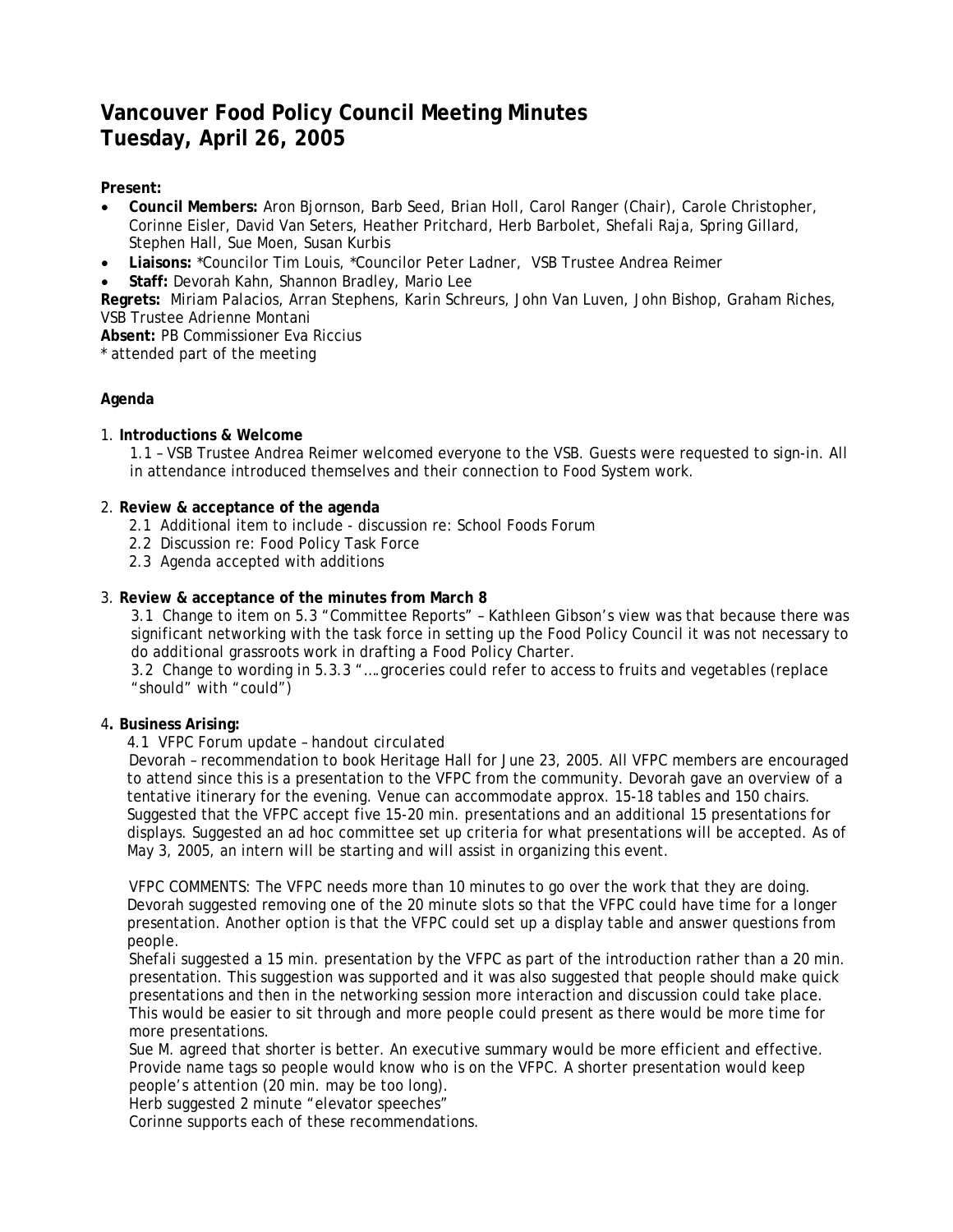Brian suggested using a screening procedure for selecting presentations similar to how the VFPC screens projects. Also suggested striking a balance between short presentations (2 minutes) and something longer.

Devorah reminded the VFPC that they would be using money from their budget to cover costs of the Forum.

Devorah suggested that it would be better to select a wide framework of presentations, not just the "best" ideas. Agrees that less time for presentations would be better. Suggested an Ad Hoc Committee in order to reflect the VFPC wishes. Brian, Carole C., and Susan K. volunteered to be on the Ad Hoc Committee.

**Action:** Devorah will arrange a meeting of the Ad-Hoc committee to begin the design of the Forum.

#### 5. **Old Business & Reports:**

*5.1 Review sub-committee written summaries and goals (handout circulated)*  Intention of these summaries is to act as a tool for VFPC members to speak about what the VFPC is doing, and to clarity to the media the work of the VFPC.

QUESTION: Does the VFPC support what the summary paper states?

DISCUSSION: Andrea – the media is interested in what VFPC is doing e.g. meetings, forums, etc; David – suggested the paper be edited so that the wording is a similar style;

Shefali – suggested a context paragraph e.g. a paragraph indicating what the sub-committees went through to create these summaries;

Aron - once this is edited, the final draft should be sent out to the VFPC for review;

**Action:** Devorah will reformat it as per the suggestions and re-send it to the sub-committees for their review. The complete document (including the pre-amble) will be reviewed at the next meeting.

#### *5.2 Staff Reports:*

*5.2.1 Food Policy Coordinator –* Devorah described her current work:

- Continued effort with **Plant-A-Row** program;
- Working on VFPC Forum;
- Continued effort on UBC Farm Aboriginal Garden;
- Working on an edible landscape demonstration garden at City Hall. Has put in a proposal and is waiting to hear back;
- Developing communication materials e.g. items for the Forum
- Working with Urban Agriculture community for possible display on urban ag. and what can be grown in the city for the Vancouver Garden Show in June;
- Meeting with representatives from the PNE in 2 weeks to discuss the possibility of including an exhibit on Vancouver's food system, community food system organizations and the VFPC;
- World Urban Forum (June 2005) Staff has yet to discuss what they want to do and how they can be involved in this Forum;
- Community Food Security Conference (Oct. 2006);
- In conjunction with FP team, reviews and makes comments on re-zoning and development permit applications identified as relevant by Social Planner (designated position to review all applications on behalf of SP team);
- Refining role as an advocate for community groups in the city;
- Participating as key informant in the Community Food Action Initiative strategic session in May (BC Min. of Health Services funding for **Act Now BC** funding);
- Attending community network meetings throughout the city, educating community re: VFPC and staff work;
- Meeting with food security funders;
- Meeting with community-based organizations to determine their needs and make connections to others;
- Attending weekly Food Policy staff meetings to communicate & consolidate ideas for team efforts including policy development, internal communications and strategies, etc.;
- Supporting the efforts of the VFPC.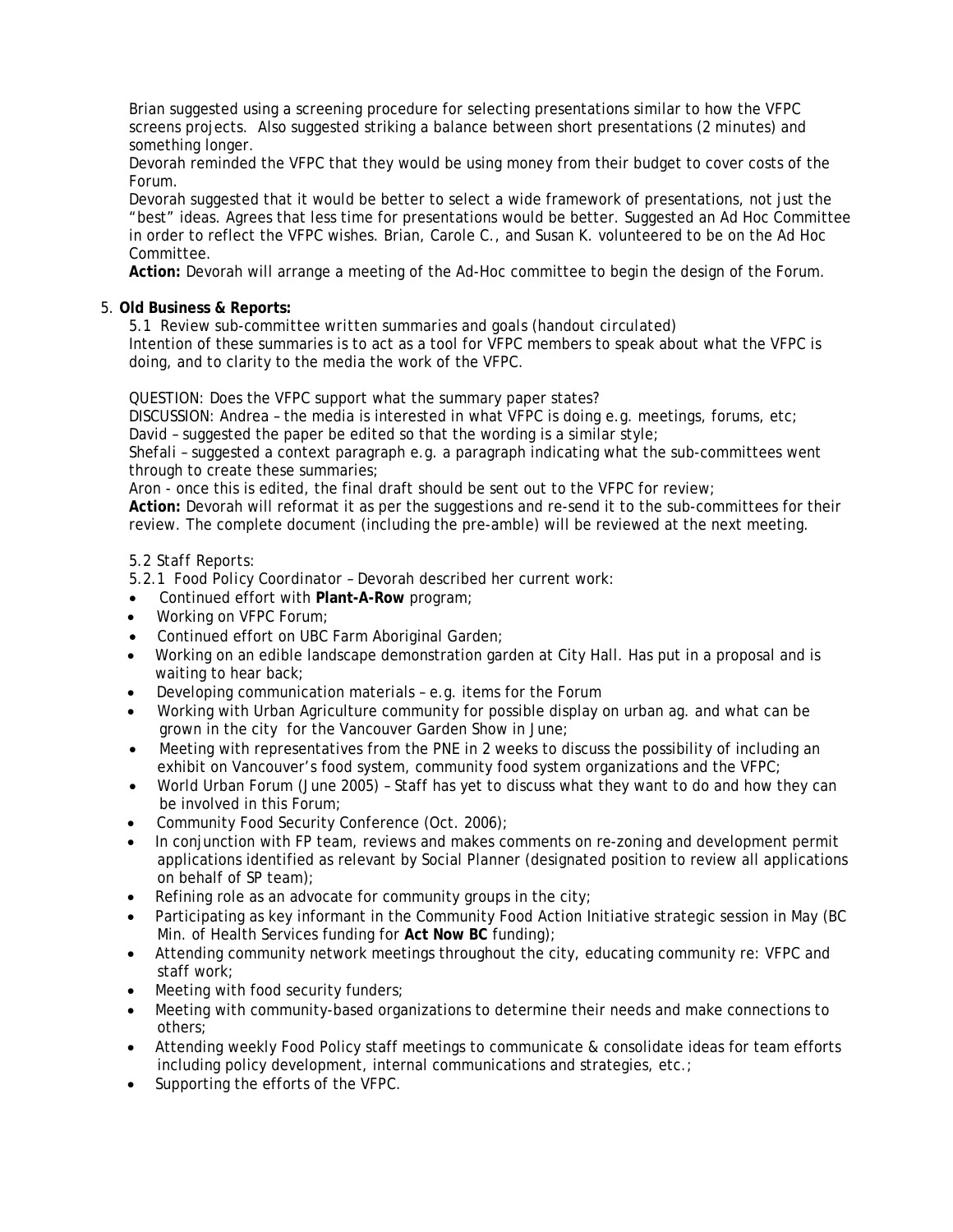## *5.2.2 Food Policy Planner – Shannon B.*

- East Fraserlands 126 acre site (community for 10,000 people and a site for edible landscapes, community garden plots, etc.) Attended a design charette and provided a briefing package with recommendations regarding food policy planning;
- Office of Sustainability LEED standards to create energy efficient buildings How can food policy be incorporated? e.g. composting systems, policy for edible landscapes (maintenance), and rooftop gardens. Where do frictions exist between city policies and actual implementation?
- Beekeeping in the City of Vancouver there is currently a prohibition on beekeeping. She is currently looking at how to change this bylaw and reintroduce this practice into Vancouver's urban environment;
- Continuing work with urban agriculture;
- Working on an inventory of community gardens in the city and other opportunities for community gardens to take place. Working with the Parks Board on their policy redevelopment for community gardens to create a city wide strategy;
- Assisting work a food assessment report that is funded by Western Diversification. Has been doing some mapping work for this report;
- Attending a Council update on May 26<sup>th</sup>, 2005 as part of a progress report of food policy planning and what the staff has been doing.

COMMENT: Confusion between VFPC and the work of the Food Policy staff. How can the VFPC see how the work of the staff and the Council fits together? There will be further discussion on this under topic 6.2.

RESPONSE: Mario - Discussions should take place between the VFPC and the FP staff so that they can get feedback. Staff is open to having discussions to decide how to move forward.

# *5.3 Sub-Committee Reports*:

*5.3.1 5 min. "check-in" from sub-committees not presenting*

## **Access to Groceries** – Spring

• 3 active volunteers and 2 VFPC members have been meeting and are sharing their work among one another.

#### **Institutional Food Purchasing** – David

- Completed initial work to organize summary table of policy statements and a planning document for institutional food purchasing – What is being done within the city? What are other places doing? How do you implement the plan for the City of Vancouver?
- Liaising with CofV Office of Sustainability;
- Developing a proposal to obtain funding to do research to support the committee's work
- Plan to meet once a month:
- 3 volunteers working on different projects (utilizing volunteers as best they can);
- Working on a Logic Model (goals and objectives) for next meeting.

#### **Food System Waste** – Sue

- Narrowing down goals and objectives;
- Examining health regulations with regard to food;
- Looking at food rescue operations best practices e.g. Quest;
- Looking at compost programs and who might use them;
- Researching regulations that apply to composting (six different statutes that apply to composting) Will work on summarizing this information;
- Suggestion was made that committee could contact the GVRD and discuss the work that the GVRD is doing on composting.